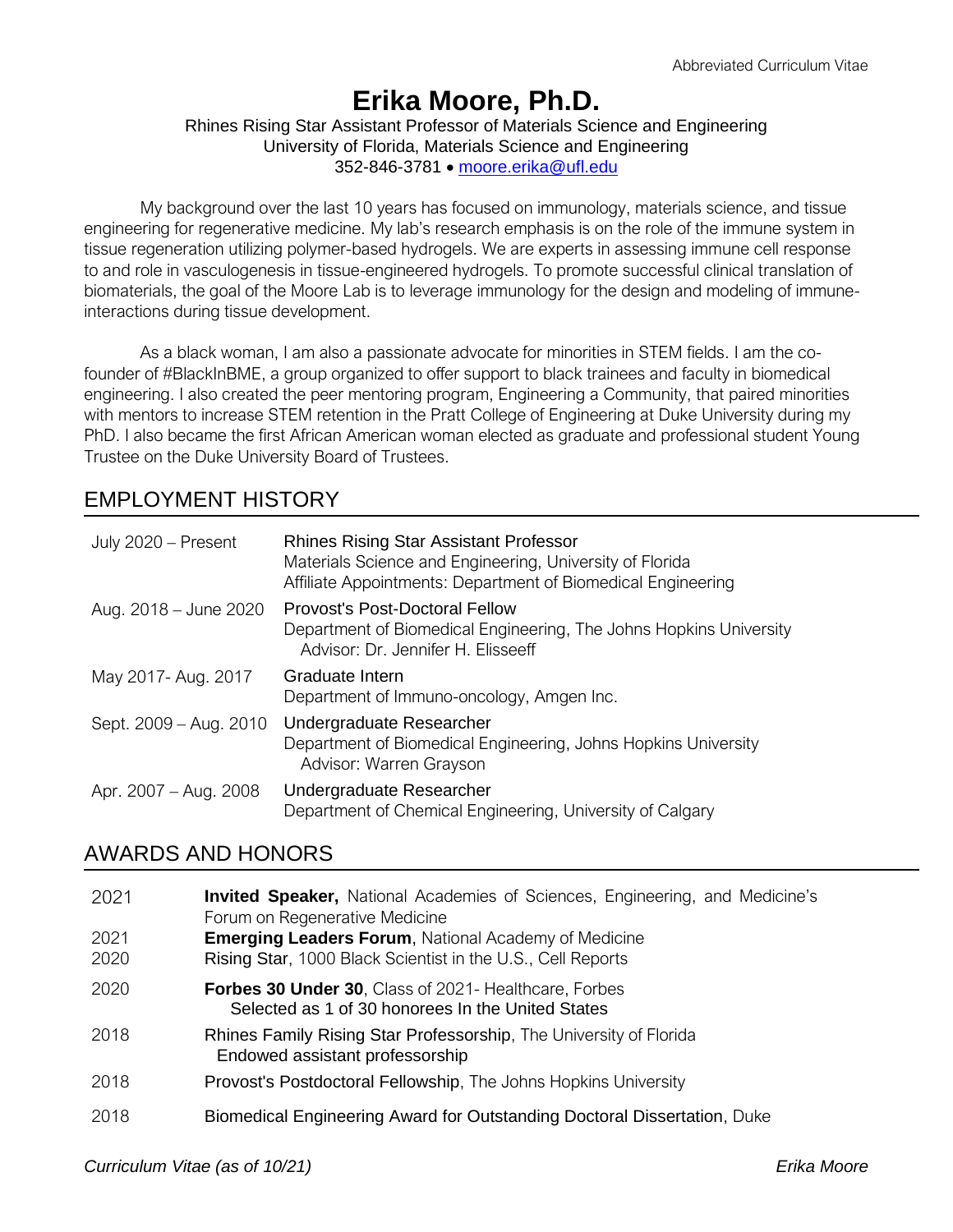University, Department of Biomedical Engineering

- 2017 M.I.T. Rising Star, M.I.T. Rising Stars in Biomedical Engineering and Science
- 2017 Graduate Young Trustee, Duke University Board of Trustees

## **First African American woman elected as Graduate Young Trustee**

- 2013 **National Science Foundation Graduate Research Fellow**, National Science Foundation
- 2013 **Pre-doctoral Ford Foundation Fellow** (awarded but declined), Ford Foundation Fellowship Program
- 2012 U.N.C.F./Merck Undergraduate Research Fellowship, Unite Negro College Fund/Merck Science Initiative

Fellowship of \$25,000 and internship at Merck Inc.

2009 Hodson-Gilliam Success Scholar, Biomedical Engineering, The Johns Hopkins **University** 

Scholarship which covers ~2/3rd of tuition costs

# PEER-REVIEWED JOURNAL PUBLICATIONS (abbreviated selection)

Google Scholar Profile: <https://scholar.google.com/citations?user=M57Xl9oAAAAJ&hl=en>

- Han J, Cherry C, Ruta A, Maestas D, Mejias J, Nguyen H, Fertig E, Housseau F, Ganguly S, Moore E, Tam A, Pardoll D, Elisseeff J. Age-related Immune-Stromal Networks Inhibit Response to Regenerative Immunotherapies. 2021/01; :2021.08.17.456641. doi: 10.1101/2021.08.17.456641.
- Ludtka, C., Moore, E., Allen, J.B. The Effects of Simulated Microgravity on Macrophage Phenotype. Biomedicines 2021, 9, 1205. https://doi.org/10.3390/biomedicines9091205
- Ludtka C, Moore E, Allen JB. The Effects of Simulated Microgravity on Macrophage Phenotype. Biomedicines. 2021; 9(9):1205. https://doi.org/10.3390/biomedicines9091205
- Moore, Erika. "The more mentors, the merrier." Science (New York, NY) 371.6536 (2021): 1398-1398.

# o *Invited commentary on the importance of mentoring for minorities in science.*

- Moore, Erika M., D. R. Maestas, C. C. Cherry, J. A. Garcia, H. Y. Comeau, L. D. Huyer, R. L. Blosser, G.D. Rosson, J. H. Elisseeff, Biomaterials direct functional B cell response in a material specific manner , bioRxiv, in press, doi:10.1101/2021.01.12.426347.
- Silberman, J., Jha A., Ryan H., Abbate, T., and Moore, E., Modeled vascular microenvironments: immune-endothelial cell interactions in vitro. Drug Deliv. and Transl. Res. (2021). https://doi.org/10.1007/s13346-021-00970-1
- Ludtka, C., Silberman, J., Moore, E., and Allen, J. Macrophages in microgravity: the impact of space on immune cells. npj Microgravity 7, 13 (2021). https://doi.org/10.1038/s41526-021-00141-z
- Moore, Erika M., and J. L. West. "Harnessing Macrophages for Vascularization in Tissue Engineering." Annals of biomedical engineering 47.2 (2019): 354-365.
- Moore, E. M., and J. L. West. "Bioactive Poly (ethylene Glycol) Acrylate Hydrogels for Regenerative Engineering." Regenerative Engineering and Translational Medicine (2018): 1-13.
- Moore, E. M., Suresh, V., Ying, G. and J. L. West. "M0 and M2 macrophages enhance vascularization of tissue engineering scaffolds." Regenerative Engineering and Translational Medicine 4, no. 2 (2018): 51- 61.
- Moore, Erika M., Grace Ying, and J. L. West. "Macrophages influence vessel formation in 3D bioactive hydrogels." Advanced Biosystems 1.3 (2017): 1600021.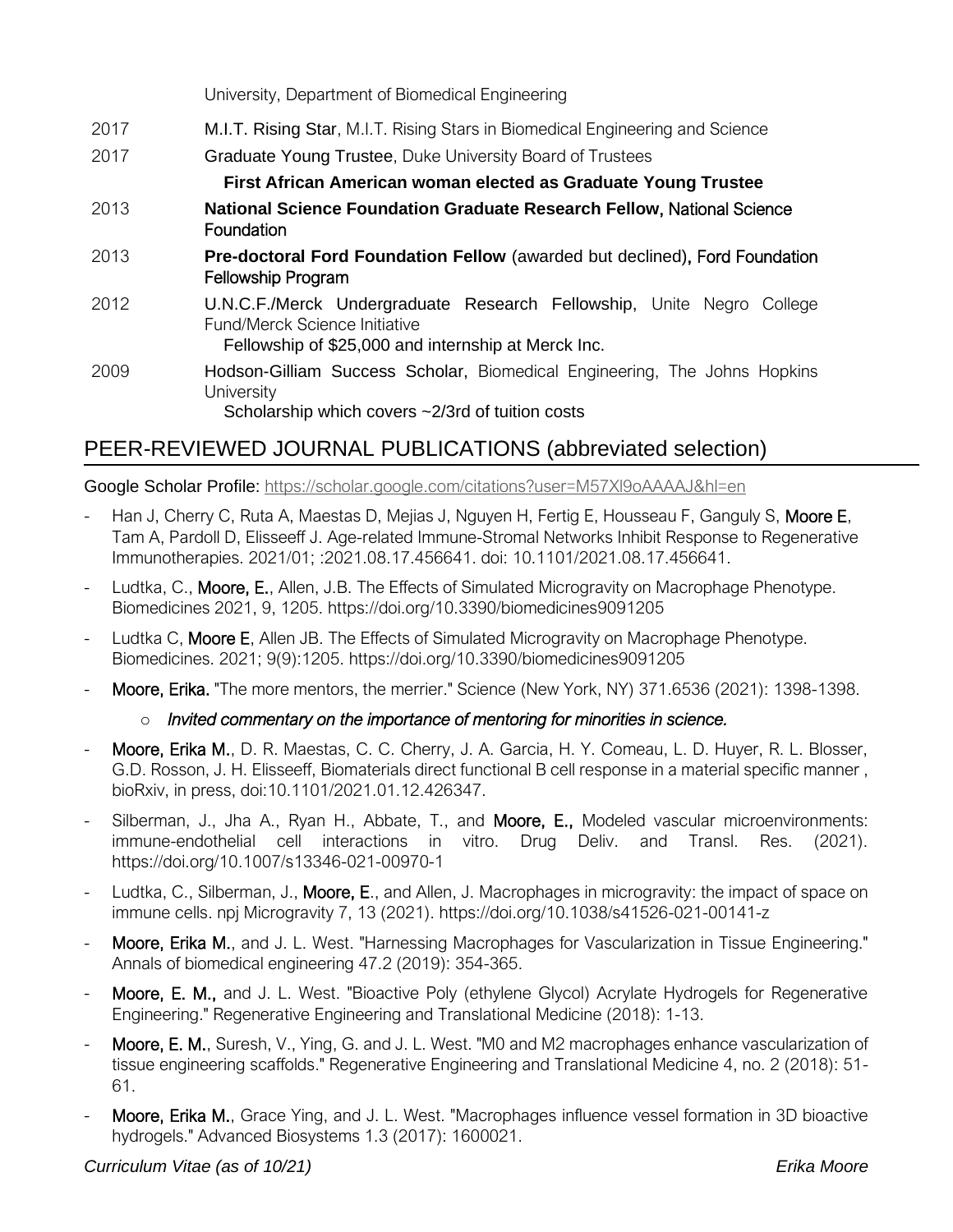- Nsiah, B. A., Moore, E. M., Roudsari, L. C., Virdone, N. K., and West, J. L. "Angiogenesis in hydrogel biomaterials." Biosynthetic Polymers for Medical Applications. Woodhead Publishing, 2016. 189-203.
- Peters, Erica B., N. Christoforou, Moore, E., West, J L., and Truskey, G. A. "CD45+ cells present within mesenchymal stem cell populations affect network formation of blood-derived endothelial outgrowth cells." BioResearch open access 4, no. 1 (2015): 75-88.
- Hutton, D.L., Kondragunta, R., Moore, E.M., Hung, B.P., Jia, X., & Grayson, W.L. Tumor Necrosis Factor Improves Vascularization in Osteogenic Grafts Engineered with Human Adipose-Derived Stem/Stromal Cells. PloS one. 9(9): e107199. 2014.
- Hutton DL, Logsdon EA, Moore EM, Mac Gabhann F, Gimble JM, Grayson WL. Vascular morphogenesis of adipose-derived stem cells is mediated by heterotypic cell-cell interactions. Tissue Eng Part A. 2012 Aug;18(15-16):1729-40. doi: 10.1089/ten.tea.2011.0599. Epub 2012 May 9. PubMed PMID: 22462659; PubMed Central PMCID: PMC3419853.
- Kim JJ, Buchbinder N, Ammanuel S, Kim R, Moore E, O'Donnell N, Lee JK, Kulikowicz E, Acharya S, Allen RH, Lee RW, Johnston MV. Cost-effective therapeutic hypothermia treatment device for hypoxic ischemic encephalopathy. Med Devices (Auckl). 2013;6:1-10. doi: 10.2147/MDER.S39254. Epub 2013 Jan 3. PubMed PMID: 23319871; PubMed Central PMCID: PMC3540914.
- Hutton DL, Moore EM, Gimble JM, Grayson WL. Platelet-derived growth factor and spatiotemporal cues induce development of vascularized bone tissue by adipose-derived stem cells. Tissue Eng Part A. 2013 Sep;19(17-18):2076-86. doi: 10.1089/ten.TEA.2012.0752. Epub 2013 May 17. PubMed PMID: 23582144; PubMed Central PMCID: PMC3725877.

### MANUSCRIPTS IN PREPARATION

- Moore, E., Allen, J, Mulligan, C, and Wayne, E. "Let's Talk About Race: A call to Report Ancestry in In Vitro Models"; Invited submission for Nature Reviews Materials, Resubmission in Sept. 2021.
- Jha, A. and Moore, E. "Collagen-derived peptide, DGEA, inhibits pro-inflammatory macrophages in biofunctional hydrogels", Journal of Materials Research, Revision submitted in Sept. 2021.
- Silberman, J. and Moore, E. "A model of Aging: Interrogating monocyte contribution to vascular development," CTO, invited submission, to be submitted Oct. 2021

# PRESENTATIONS

#### INVITED PRESENTATIONS, SEMINARS, CONFERENCE PROCEEDINGS (PODIUM)

- 1. Moore EM. Leveraging Biomaterials for Immune Cell Tuning and Disease Modeing. BMES 2021. Invited keynote speaker for Session.
- 2. Moore EM. Manipulating Immune Cells for Tissue (re)Generation. N.I.H. National Institute of Aging. April 2021.
- 3. Moore EM. Manipulating Immune Cells for Tissue (re)Generation. Howard University. February 2021.
- 4. Moore EM, Maestas DR, Comeau, HY, Elisseeff, JH. Biomaterials alter the B cell response in injury. Biomedical Engineering Society. October 2020.
- 5. Moore EM. Manipulating Immune Cells for Tissue (re)Generation. AfroBiotech Conference. October 2019.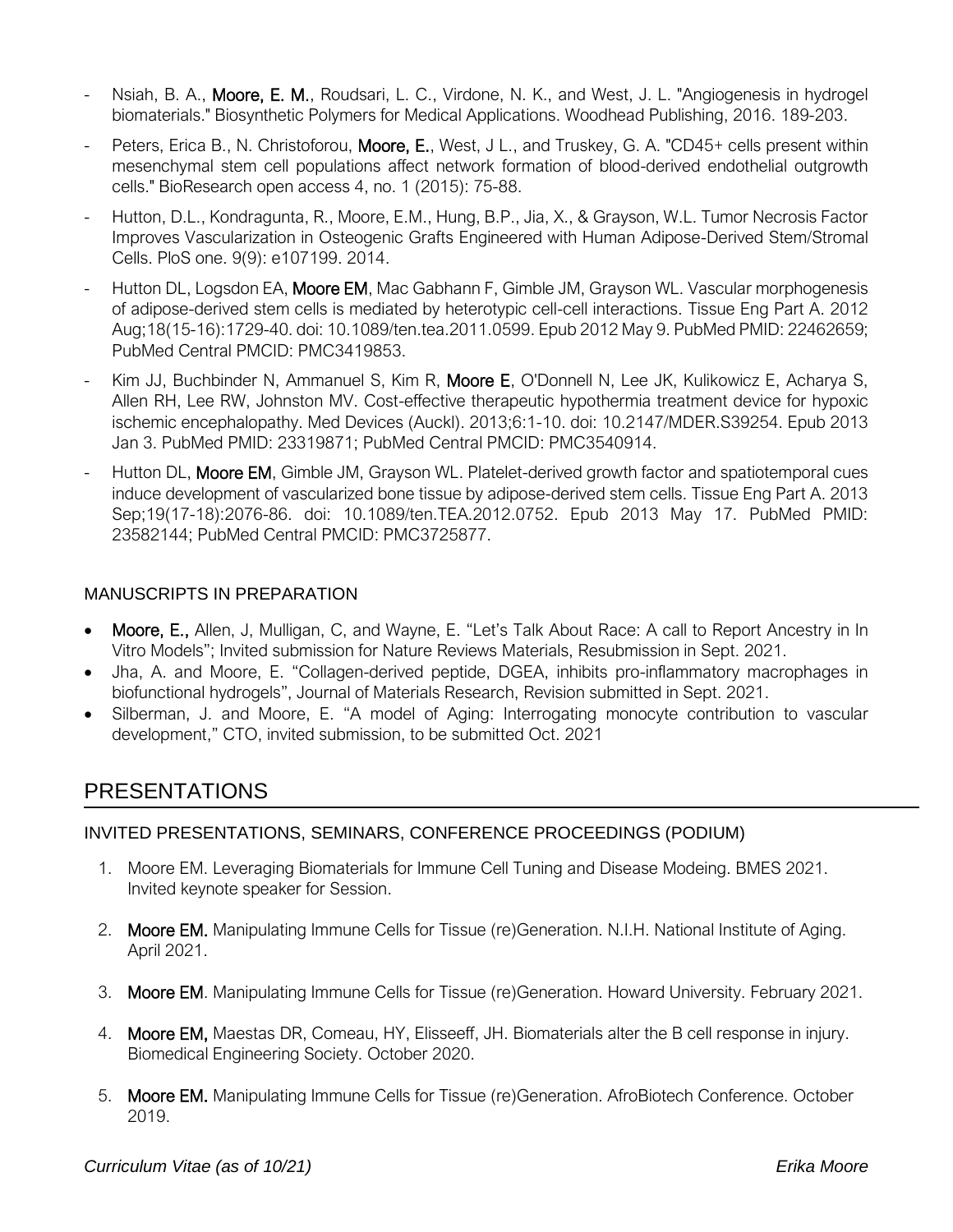- 6. Moore EM. Immune-informed biomaterial design. Bowie State University, Department of Natural Sciences. September 2019.
- 7. Moore EM. Immune-informed biomaterial design. University of Maryland, Department of Biomedical Engineering. September 2019.
- 8. Moore EM. Utilizing Poly(ethylene glycol)-based Hydrogels to Manipulate Immune Cells in Vessel Development. National Institute on Aging. June 2019.
- 9. Moore EM. Utilizing Poly(ethylene glycol)-based Hydrogels to Manipulate Immune Cells in Vessel Development. Future Research Leaders Conference of the National Institutes of Health. May 2019.
- 10. Moore EM. Utilizing Poly(ethylene glycol)-based Hydrogels to Manipulate Immune Cells in Vessel Development. Johns Hopkins Biomedical Engineering Seminar Series. Nov 2018.
- 11. Moore EM, West JL. A Reductionist PEG-based System to Elucidate the Role of Macrophages in Vascular Development. World Biomaterials Congress. 2016. (Lecture)
- 12. Moore EM, West JL. Macrophages Effect Vessel Development when Encapsulated with Endothelial Cells in a 3D Biomimetic PEG-based Hydrogel. Biomedical Engineering Society. 2015.
- 13. Moore EM, West JL. Utilizing PEG Hydrogels to Investigate the Role of Macrophage Phenotype on Vascular Development. Society for Biomaterials. 2015.

#### CONFERENCE PROCEEDINGS (POSTER)

- 1. Ryan, H., Segal, M., Morel, L., Moore, E. Contribution of Ancestral Background to Monocyte Activation in Systemic Lupus Erythematosus. (Oct 2021). Biomedical Engineering Society Annual Meeting.
- 2. Silberman J., Moore E. Immune Cells from Elderly Patients Inhibit Vasculogenesis in Poly-Ethylene Glycol Hydrogels. (Oct 2021) Biomedical Engineering Society Annual Meeting.
- 3. Jha A, Ludtka C, Allen J, Moore E. Assessing endothelial cell response during vasculogenesis in microgravity. Biomedical Engineering Society Annual Meeting(Oct 2021).
- 4. Ryan, H., Segal, M, Morel, L., and Moore, E. Characterization of monocyte activation states in patients with systemic lupus erythematosus. Research Day- MD/PhD. University of Florida CTSI. May 2021.
- 5. Silberman, J., Moore, E. Biomaterial Effects on Macrophage-Endothelial Cell Interactions. Biomaterials Day. University of Florida. March 2021.
- 6. Ryan, H., Moore, E. Characterization of monocyte activation states in patients with systemic lupus erythematosus. Biomaterials Day. University of Florida. March 2021.
- 7. Jha, Aakanksha., Moore, E. Designing a biomaterial to stop macrophages from being inflammatory. Biomaterials Day. University of Florida. March 2021.
- 8. Moore EM, Ying G, West JL. Exploiting Macrophages for Vessel Development. TERMIS. Dec 2017. *\*2017 TERMIS Student Scientist Award*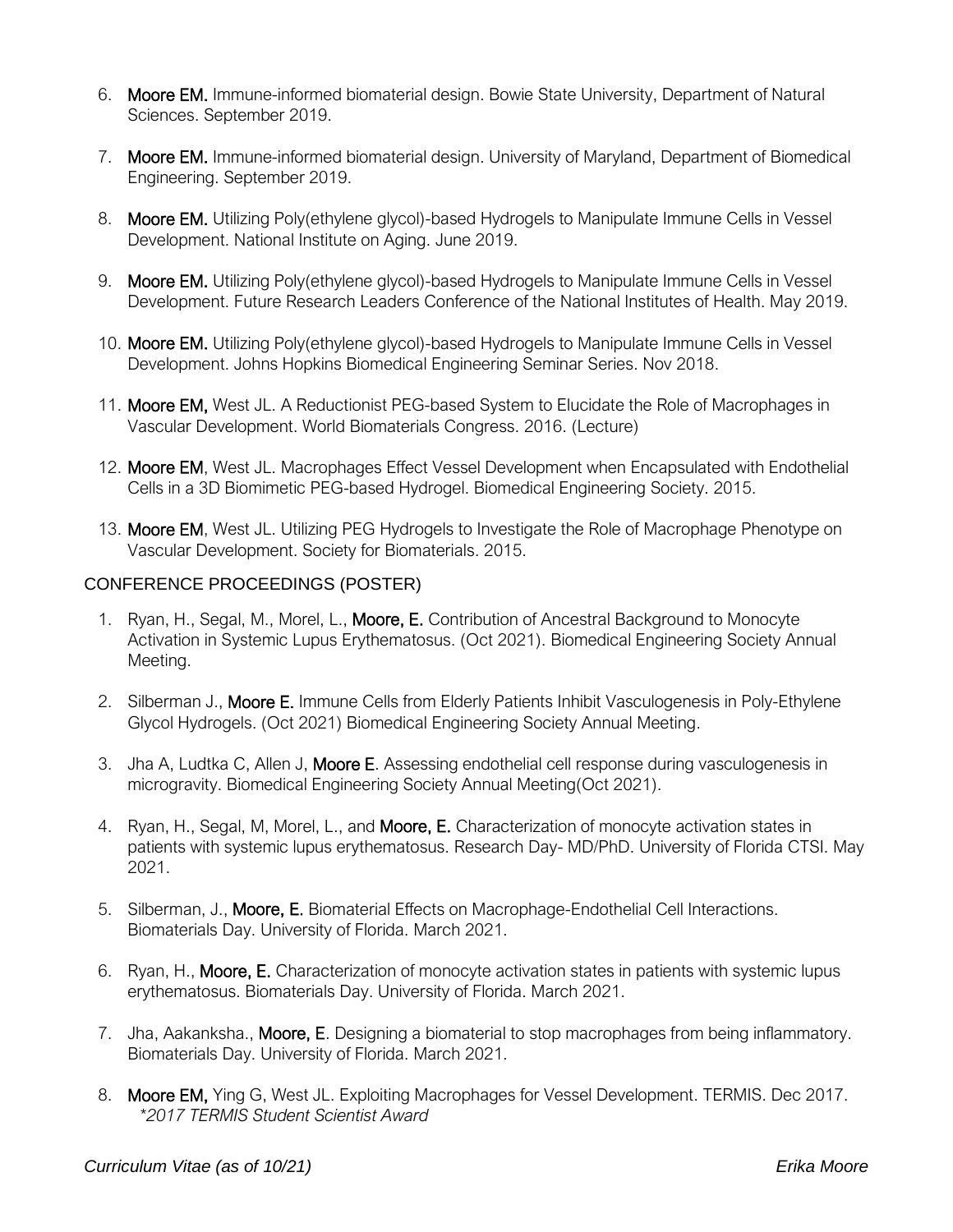- 9. Ying, G, Moore EM, West JL. Utilizing a Biomimetic Hydrogel System to Explore the Role of Macrophage Phenotypes in Vascularization. ABRCMS. 2016.
- 10. Moore EM, West JL. Regulation of Macrophage Phenotype in Biomimetic Hydrogels. NC TERMS. 2014.
- 11. Hutton DL, Moore EM, Jia XF, Gimble JM, Grayson WL. PDGF Mediates Multi-Lineage Differentiation of Adipose-Derived Stem Cells to Engineer Vascularized Bone. ORS 2013.
- 12. Hutton DL, Logsdon EA, Moore EM, Mac Gabhann F, Gimble JM, Grayson WL. Vascular Morphogenesis of Adipose-Derived Stem Cells is Mediated by Heterotypic Cell-Cell Interactions. SBE ICSCE. 2012.
- 13. Hutton DL, Moore EM, Jia XF, Gimble JM, Grayson WL. Spatiotemporal regulation of adipose-derived stem cells to engineer vascularized bone grafts. GRC: Signal Transduction by Engineered ECM. 2012.
- 14. Hutton DL, Moore EM, Jia XF, Gimble JM, Grayson WL. Vascular Morphogenesis of Adipose-Derived Stem Cells is Mediated by Heterotypic Cell-Cell Interactions. TERMIS World Conference. 2012.
- 15. Hutton DL, Moore EM, Jia XF, Gimble JM, Grayson WL. Oxygen Tension as a Mediator of Vasculogenesis and Osteogenesis. MSCRF Symposium. 2012.

#### INTERNAL PRESENTATIONS

- 1. Moore, E. May. 2021. University of Florida, Clinical Translational Science Institute Research Day.
- 2. Moore EM. February 2020. Immune-informed biomaterial design. University of Florida, Department of Biomedical Engineering. (Lecture)

#### Grants and Research Support

UF/FIU Moore/Ryan (Awardee/Student Sponsored) 07/01/2021-06/30/2023

# University of Florida, Florida International University Endowment Fund

This collaborative grant focuses on encouraging scientific discovery between the Herbert Wertheim College of Medicine at the Florida International University and the Herbert Wertheim College of Engineering at the University of Florida. The first to be awarded such support, this fund will support our collaboration with Dr. Karen Abbott in glycosylation analysis of monocytes from lupus mouse models and human patients. Its goal is to generate proof-of-concept studies on characteristics of immune cells in SLE and to publish pilot data that will be applied to future collaborative NIH proposals. Role: Awardee

# N.I.H. 1KL2TROO1429 Moore (Awardee) 07/01/2020-06/30/2022

#### National Center for Advancement of Translational Science (NCATS)

This training grant focuses on translating a 3D model of blood vessel-immune cell interactions into a clinically relevant disease setting of Systemic lupus erythematosus (SLE). SLE is a critical health disparity that disproportionately affects African American women and this proposal focuses on studying the health disparity between African Americans with SLE and Caucasian women with SLE through immune cell interactions with the endothelium in a 3D blood vessel model. Role: Awardee

#### Space Research Initiative: PRO00025239 Moore (PI) 7/1/2019 – 7/31/2020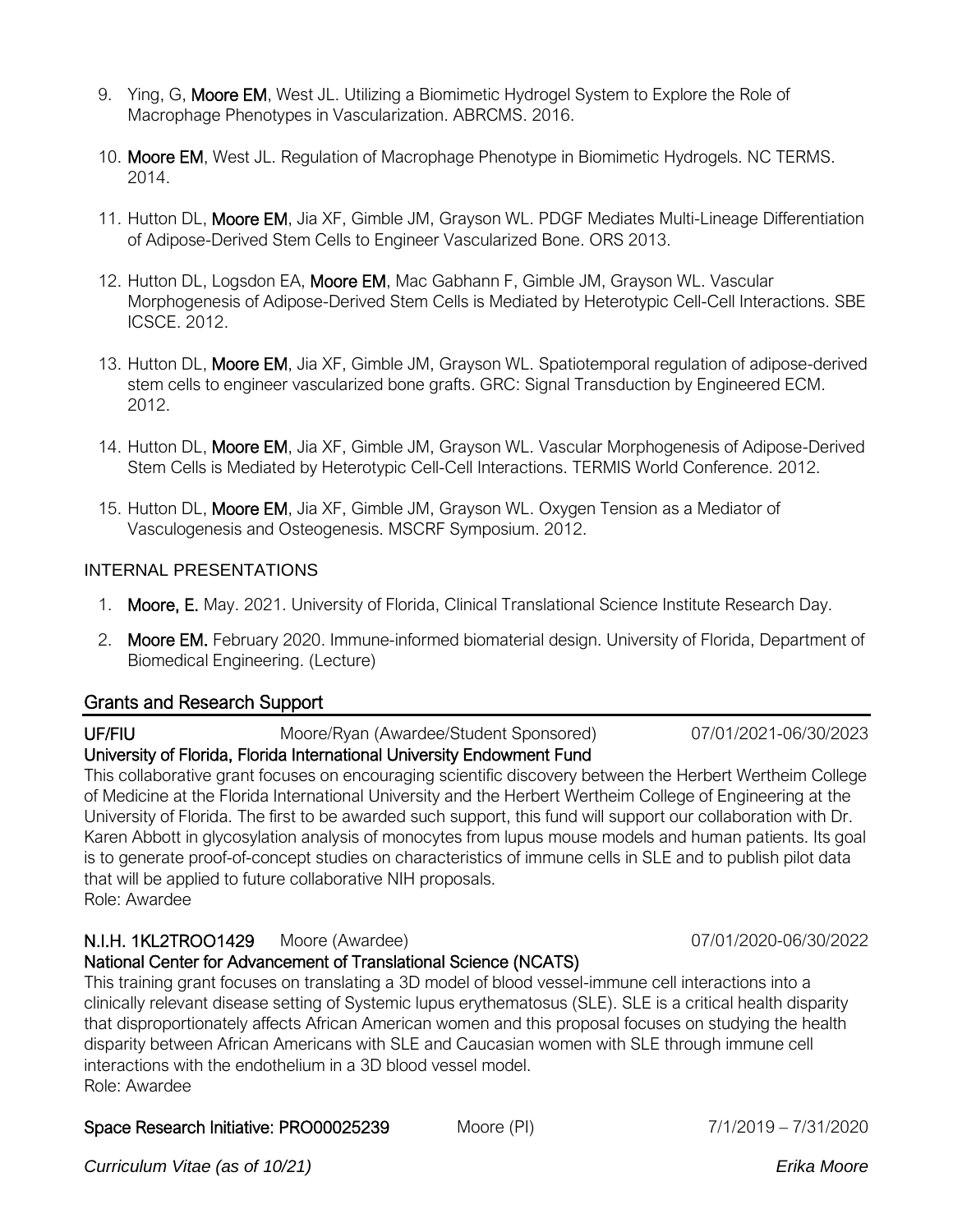*Curriculum Vitae (as of 10/21) Erika Moore*

# UNIV OF CENTRAL FLORIDA SPACE INST

OR-DRPD-SRI2019: A 3D hydrogel model to assess endothelial cell-macrophage interactions in simulated microgravity

The proposal contained herein seeks to examine the effect of simulated microgravity on important cell-cell interactions that govern vascular health. Our interest lie in endothelial cell (EC) and macrophage cell interactions. We are proposing to first understand how microgravity effects the macrophage and EC function or pro-healing capabilities. Next, we plan to develop a 3D tissue regeneration model in which macrophages and ECs are co-cultured in a hydrogel matrix. Utilizing this model, we will assess how microgravity influenced macrophage-EC interactions in 3D. We will assess EC tubule volume (or blood vessel development), macrophage spreading and their interactions with endothelial tubule sprouts. This model will serve as a critical foundation for future grant opportunities as it allows the assessment of tissue regeneration and vascular health in a 3D tissue microenvironment. Role: PI

#### Rhines Rising Star Larry Hench Professor Moore (Awardee) 7/1/2020 – present University of Florida, Herbert Wertheim College of Engineering

This endowed professorship was created to recruit and retain premier junior faculty whose early career achievements have already begun to make a notable impact in their fields, as well as their engineering college departments. Dr. Moore is the first honoree from the Materials Science and Engineering department:<https://mse.ufl.edu/erika-moore-shines-as-a-rhines-rising-star-larry-hench-assistant-professor/>

#### Provost's Post-Doctoral Fellow Moore (Awardee) 7/1/2018- 6/30/2020 The Johns Hopkins University

This fellowship was created to "seek to locate, promote, and nurture the work of outstanding early career postdoctoral scholars at Johns Hopkins University". The program prepares participants for faculty positions in fields where there are fewer women or members of underrepresented minorities.

#### U.N.C.F./Merck Undergraduate Research Fellow Moore (Awardee) 5/1/2012- 5/1/2013

# United Negro College Fund and Merck Inc.

This fellowship awarded \$25,000 as well as an internship at Merck Inc. This program was created to encourage African American undergraduate students in furthering their science education and pursuing biomedical science careers by providing tuition support and opportunities for research experience in a state-of-the-art industrial laboratory.

# Teaching Experience

# *Biomaterials: Structure and Properties (EMA 4061)* August 2021- December 2021

Department of Materials Science and Engineering, University of Florida

• 31 undergraduate student course, focused on basic biomaterial function and applications (with specific consideration for guest lectures including representatives from Sharklet Technologies, Amend Surgical, and United Therapeutics)

# *Biomaterials: Structure and Properties (EMA 4061)* August 2020- December 2020

Department of Materials Science and Engineering, University of Florida

- 22 undergraduate student course, focused on basic biomaterial function, property and applications (with specific consideration for UF based discoveries such as bioglass)
- Student Evaluation: 5.00 (College of Engineering Average- 4.07)

# **Advanced Biomaterials (BME 590) Contract Contract Contract Contract Contract Contract Contract Contract Contract Contract Contract Contract Contract Contract Contract Contract Contract Contract Contract Contract Contrac**

Department of Biomedical Engineering, Duke University Professor Jennifer L. West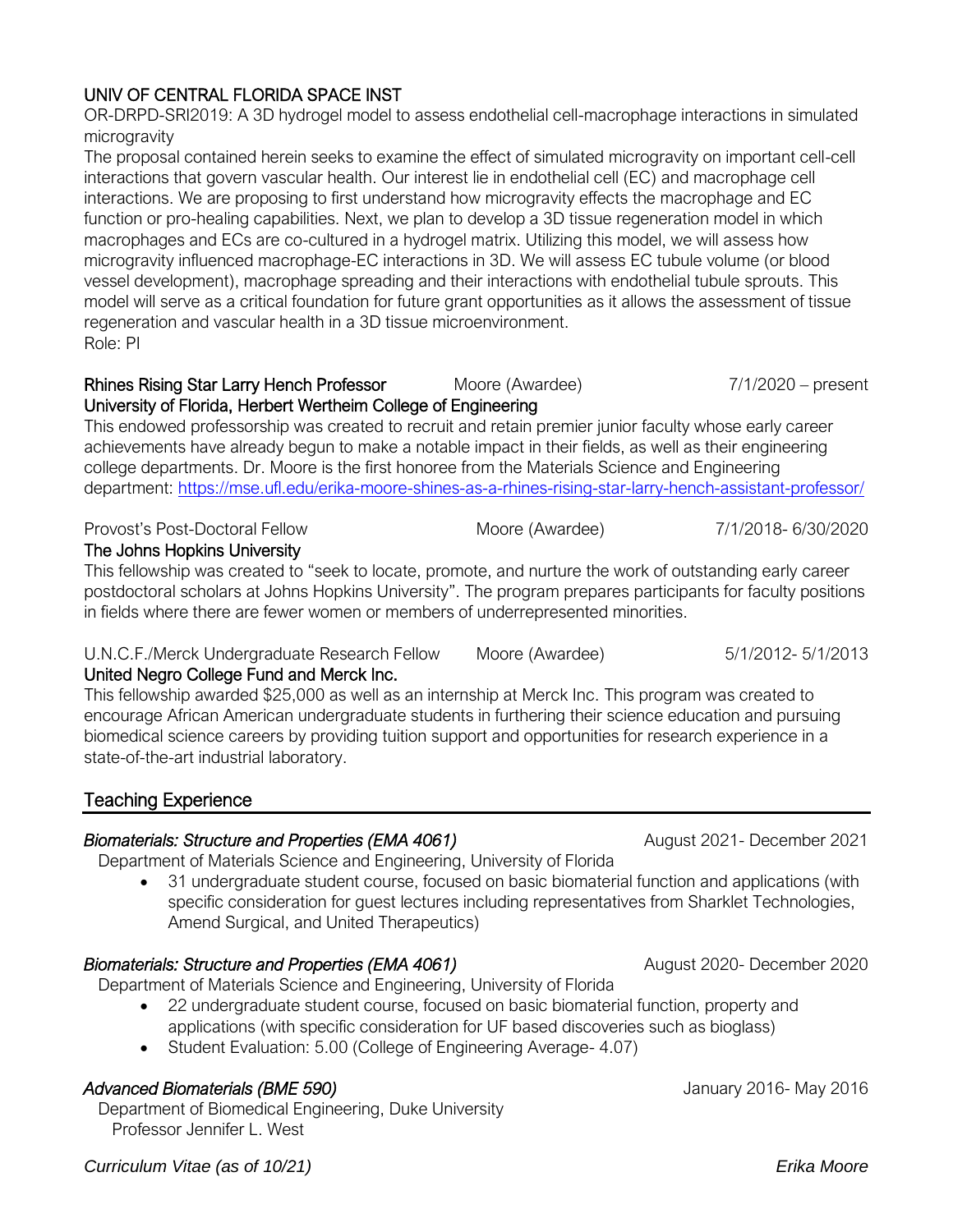*Curriculum Vitae (as of 10/21) Erika Moore*

• Conducted recitation sessions and lectures in absence of course coordinator

# *Applied Math for Engineering (CEE 501)* January 2015- May 2015

Department of Civil and Environmental Engineering, Duke University Professor Z.J. Kabala

• Teaching assistant for a class of 80 students; tutorial sessions of Mathematica to solve complex algorithms

# Mentoring/Advising

# Graduate Students:

1. Justin Silberman, PhD student, University of Florida Feb 2020- Present 2. Holly Ryan, MD/PhD student, University of Florida July 2020- Present 3. Aakanksha Jha, PhD student, University of Florida July 2020- Present 4. Hannah Y. Comeau, MS Student, Johns Hopkins University Jan 2019- June 2020 5. Jithakrishna Prakash, MS Student, University of Florida **Canada Concept Concept Concept Concept** October 2021- Present Undergraduate Students: 1. Talia Abbate, 2<sup>nd</sup> year student, University of Florida Feb 2020- Present 2. Daniel Bister, 3<sup>rd</sup> year student, University of Florida Jan 2019- June 2020 Jan 2019- June 2020 3. Jessica Boehlein, 3<sup>rd</sup> year student, University of Florida Jan 2019- June 2020 4. Sophia Holliday, 3<sup>rd</sup> year student, University of Florida Jan 2019- June 2020 Jan 2019- June 2020 5. Grace Ying, 2<sup>nd</sup>-4<sup>th</sup> year, Duke University **Source Access 2014** Jan 2014- May 2016 Committee Service for Graduate Students: 1. PhD Committee: Adrienne E Widener, University of Florida **July 2021-** Present 2. PhD Committee: Juanpablo Olguin, University of Florida Superson Muslem Committee: Juanpablo Olguin, University of Florida 3. MS Committee: Heather Ursino, University of Florida Jan 2020- Aug 2021

# Professional Service Positions

- 2019 Member, American Institute of Chemical Engineers
- 2018 National Science Foundation Graduate Research Fellowship Panelist, N.S.F. GRFP
- *2017 Trustee, Duke University Board of Trustees (end of term June 2019)*
- 2016 Member, Biomedical Engineering Society (BMES) Diversity Committee
- 2015 Founder, Engineering a Community (mentoring program), Pratt School of Engineering
- 2014 Member, National Society of Black Engineers

# Selected Media Highlights

- July 28th, 2021: Congratulations to Holly for being awarded the UF-FIU research fellowship. Check out the press release here: UF and FIU tackling Lupus through Innovative Partnership. o <https://mse.ufl.edu/uf-fiu-lupus-partnership/>
- April 20th, 2021: UF Highlights the Moore Lab in a cool video! Check out the video here: <https://twitter.com/UF/status/1384581333872103425?s=20>.

o Link to YouTube:<https://www.youtube.com/watch?v=a9ZpI9NSsm4>

• December 2020: Read Dr Moore's chat with Gator Nation News after being named to Forbes magazine's